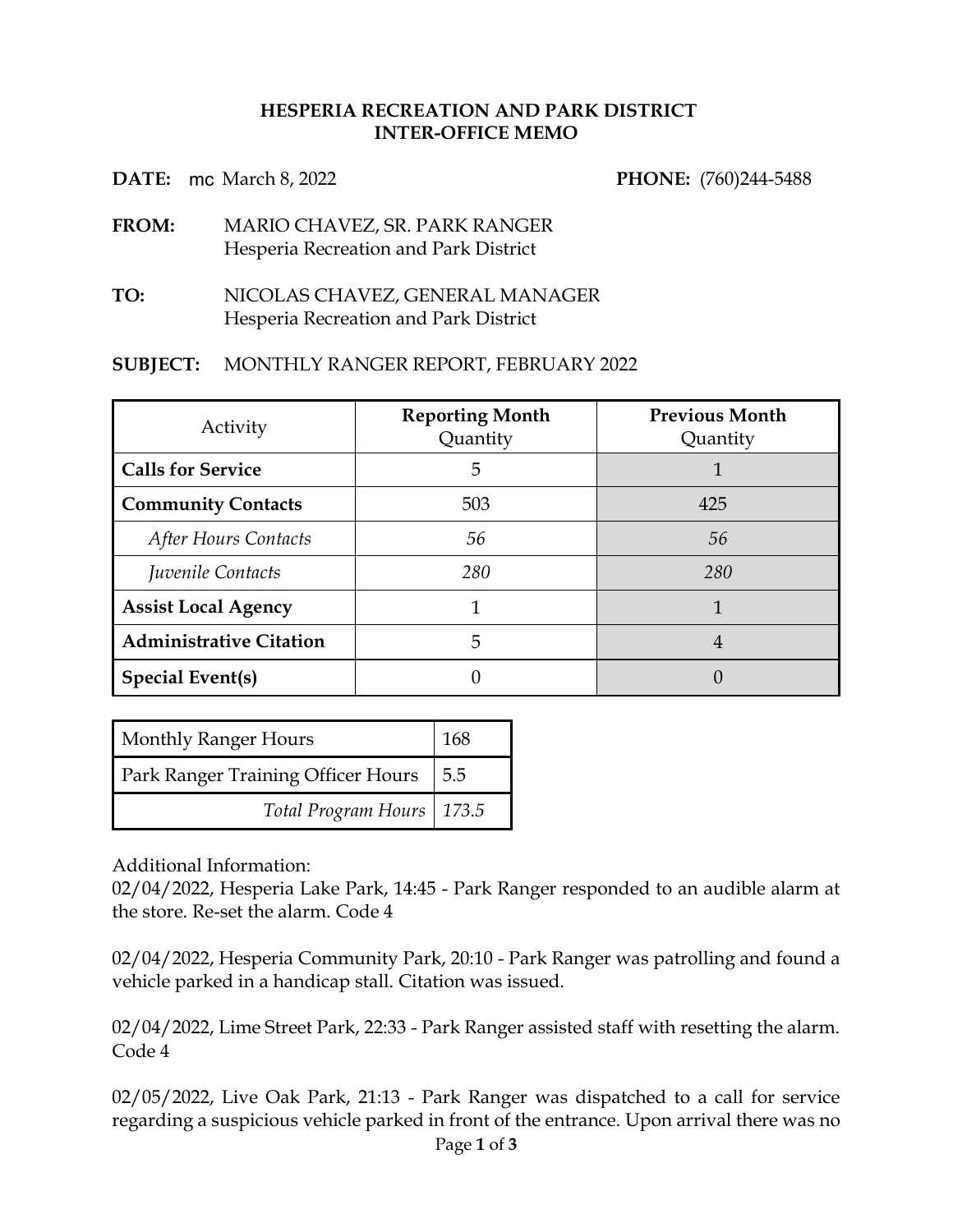vehicle found in front. Vehicle was found across the field. Made contact with subjects. They advised that they were lost and they got stuck in the ditch. There was no damage to the vehicle or injuries. Code 4

02/09/2022, BMX Track, 19:02 - Park Ranger received a call from the track operator regarding a reckless driver in the south side dirt area. Made contact with the driver. Driver admitted that he was driving a little fast but not in front of the park. Code 4

02/10/2022, Hesperia Lake Park, 19:36 - Park Ranger was dispatched to a call for service regarding a subject trying to steal a duck from the lake. Upon arrival the subject was gone. Code 4

02/12/2022, Live Oak Park, 12:25 - Park Ranger responded to a call for service regarding a male subject throwing an ax at a tree. Male subject was gone. Code 4

02/12/2021, Lime Street Park, 14:05 - Park Ranger assisted Hesperia Sheriffs with locating two juveniles playing on the train tracks. Made contact with the juveniles and advised them to stay off of the train tracks. Code 4.

02/12/2022, Live Oak Park, 16:20 - Park Ranger was patrolling the parking lot area and observed two male subjects drinking alcohol from the back of a truck. Made contact with both subjects. Both subjects were cited for drinking on District property. Code 4

02/18/2022, Lime Street Park, 16:40 - Park Ranger was dispatched to a medical call regarding a minor that fell off of the swing set. Hesperia Fire responded and determined that the female child was ok, just a little scared. Code 4

02/18/2022, Rick Novack Community Center, 19:20 - Park Ranger was dispatched to a verbal altercation between parents and staff. Upon arrival, Park Ranger made contact with the parents and staff, and the situation was resolved. Code 4

02/19/2022, Power Play Center, 20:45 - Park Ranger was patrolling the parking lot and found two vehicles parked in the red fire lane. Cited both vehicles. Code 4

02/25/2022, Live Oak Park, 16:45 - Park Ranger was patrolling the parking lot and observed a male littering in front of him. Subject was cited for littering in the park.

02/25/2022, Hesperia Lake Park, 19:45 - Park Ranger was dispatched to a domestic violence call at the campground area. Upon arrival he made contact with the female, and asked if medical attention was needed. She refused medical treatment. Male subject was gone upon arrival. Requested another unit to do an area check around the park. Male was located walking northbound on Arrowhead Lake Road. Male was arrested by the Hesperia Sheriff Department and transported to High Desert Detention Center. Code 4